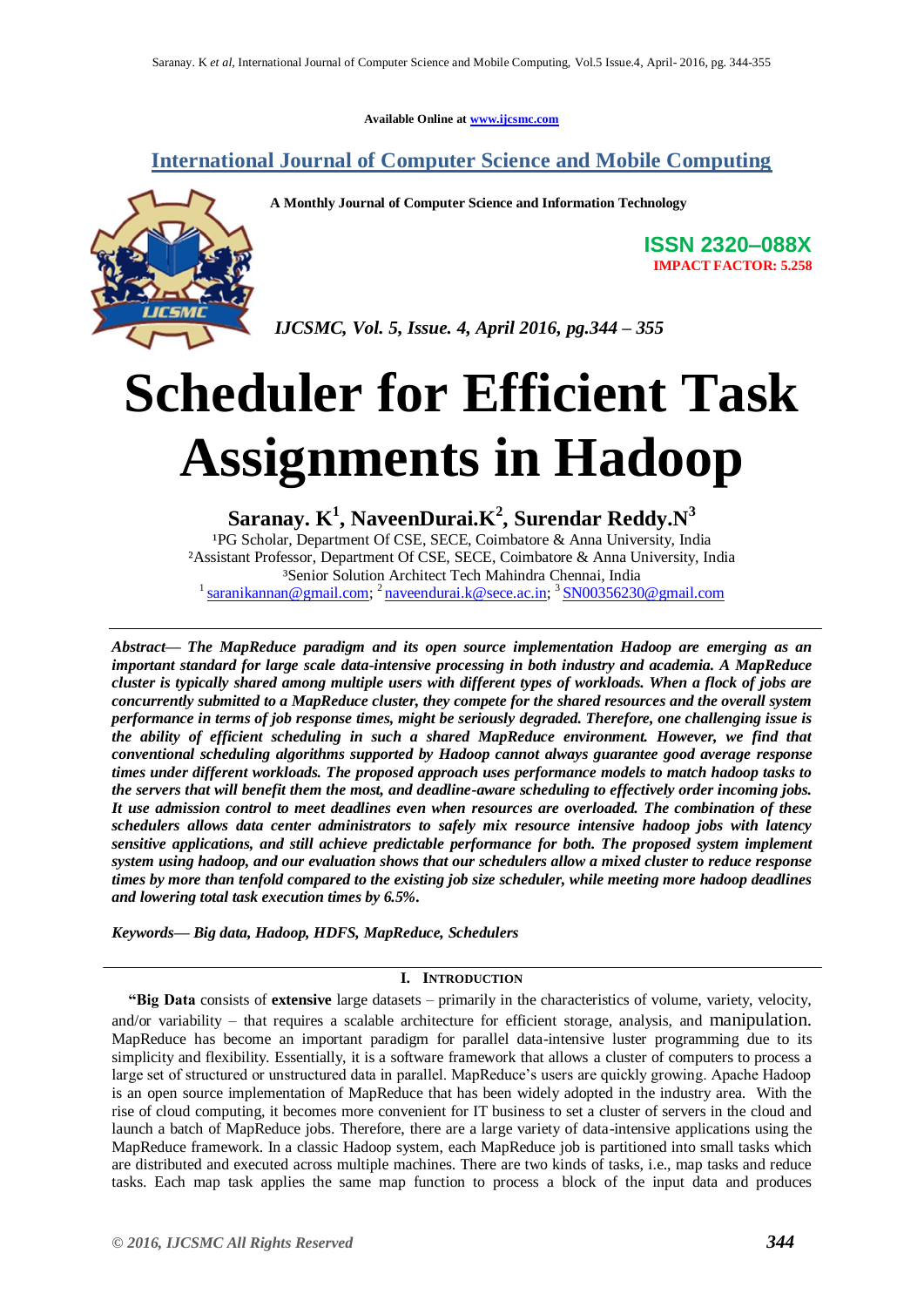intermediate results in the format of key-value pairs. The intermediate data will be partitioned by hash functions and fetched by the corresponding reduce tasks as their inputs. Once all the intermediate data has been fetched, a reduce task starts to execute and produce the final results. The Hadoop implementation closely resembles the MapReduce framework.

A single master node is adopted to manage distributed slave nodes. The master node communicates with slave nodes with heartbeat messages which consist of status information of slaves. Job scheduling is performed by a centralized jobtracker routine in the master node. The scheduler assigns tasks to slave nodes which have free resources and response to the heartbeats as well. The resources in each slave node are represented as map/reduce slots. Each slave node has a fixed number of slots, and each map (resp. reduce) slot only processes one map (resp. reduce) task at one moment.

#### **1.1 BIG DATA**

*A. Characteristics*

Bigdata involves Five main characteristics are,

- Volume
- Variety
- Velocity
- Veracity
- Value

*Volume* - It covers the size of the data needed for management. There is more data than ever before, its size keep on growing exponentially: 90% of all the data available today were created in the last two years. A short time ago, we were talking about gigabytes, we are talking now relatively about terabytes, petabytes, exabytes and even zettabytes.

*Variety* - The category to which the data belongs is defined by variety. This helps the people who are closely analyzing the data. Heterogeneous, complex, and variable data, which are generated in formats as different as email, social media, video, images, blogs and sensor data.



**Figure 1**: 5V's in Bigdata

*Velocity* - It specifies the speed of generation of data or how fast the data is generated. We are focused on getting knowledge from the data arriving as streams in real time. More we focus on real time; more we are in big data problem. Gradually, the immediate treatment of data would be the key element of a model big data.

*Variability* - This is the most crucial point. Confidence in the accuracy of data collected and presented is an issue more and more real as the number of sources generating data increases. It reflects the emphasis of the need for quality data in a Big Data system. It is also called as Veracity.

*Value* – It represents the value that can be drawn from these data and the uses they produce. Sorting data is then essential. It is essential to properly select the data to be analyzed, based on its activity and especially its objectives.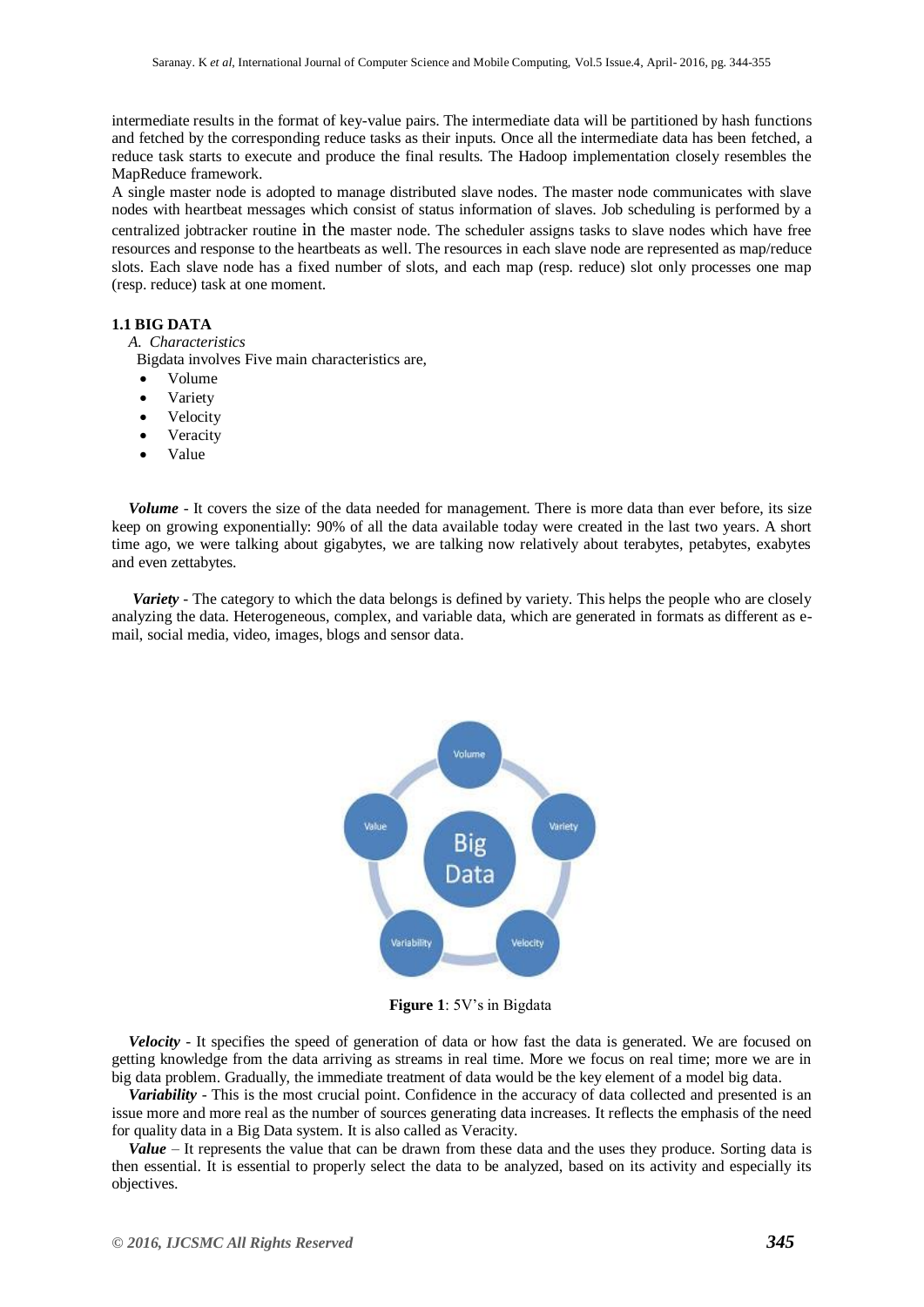#### **II. HADOOP OVERVIEW**

When data sets go beyond a single storage capacity, it is necessary to distribute them to multiple independent computers. Trans-computer network storage file management system is called distributed file system. A typical Hadoop distributed file system contains thousands of servers, each server stores partial data of file system. HDFS cluster configuration is simple. It just needs more servers and some simple configuration to improve the Hadoop cluster computing power, storage capacity and IO bandwidth. In addition HDFS achieves reliable data replication, fast fault detection and automatic recovery, etc.Hadoop is an open source framework, from the Apache foundation, capable of processing large amounts of heterogeneous data sets in a distributed fashion across clusters of commodity computers and hardware using a simplified programming model. Hadoop provides a reliable shared storage and analysis system.

# **2.1 Architecture of Hadoop**

Below is a high-level architecture of multi-node Hadoop Cluster.



**Figure 2.1** Architecture of Hadoop

Here are few highlights of the Hadoop Architecture:

- $\triangleright$  Hadoop works in a master-worker / master-slave fashion.
- $\triangleright$  Hadoop has two core components: HDFS and MapReduce.
- **HDFS (Hadoop Distributed File System)** offers a highly reliable and distributed storage, and ensures reliability, even on a commodity hardware, by replicating the data across multiple nodes. Unlike a regular file system, when data is pushed to HDFS, it will automatically split into multiple blocks (configurable parameter) and stores/replicates the data across various datanodes. This ensures high availability and fault tolerance.
- **MapReduce** offers an analysis system which can perform complex computations on large datasets. This component is responsible for performing all the computations and works by breaking down a large complex computation into multiple tasks and assigns those to individual worker/slave nodes and takes care of coordination and consolidation of results.
- The master contains the Namenode and Job Tracker components.
	- **Namenode** holds the information about all the other nodes in the Hadoop Cluster, files present in the cluster, constituent blocks of files and their locations in the cluster, and other information useful for the operation of the Hadoop Cluster.
	- **Job Tracker** keeps track of the individual tasks/jobs assigned to each of the nodes and coordinates the exchange of information and results.
- Each Worker / Slave contains the Task Tracker and a Datanode components.
	- **Task Tracker** is responsible for running the task / computation assigned to it.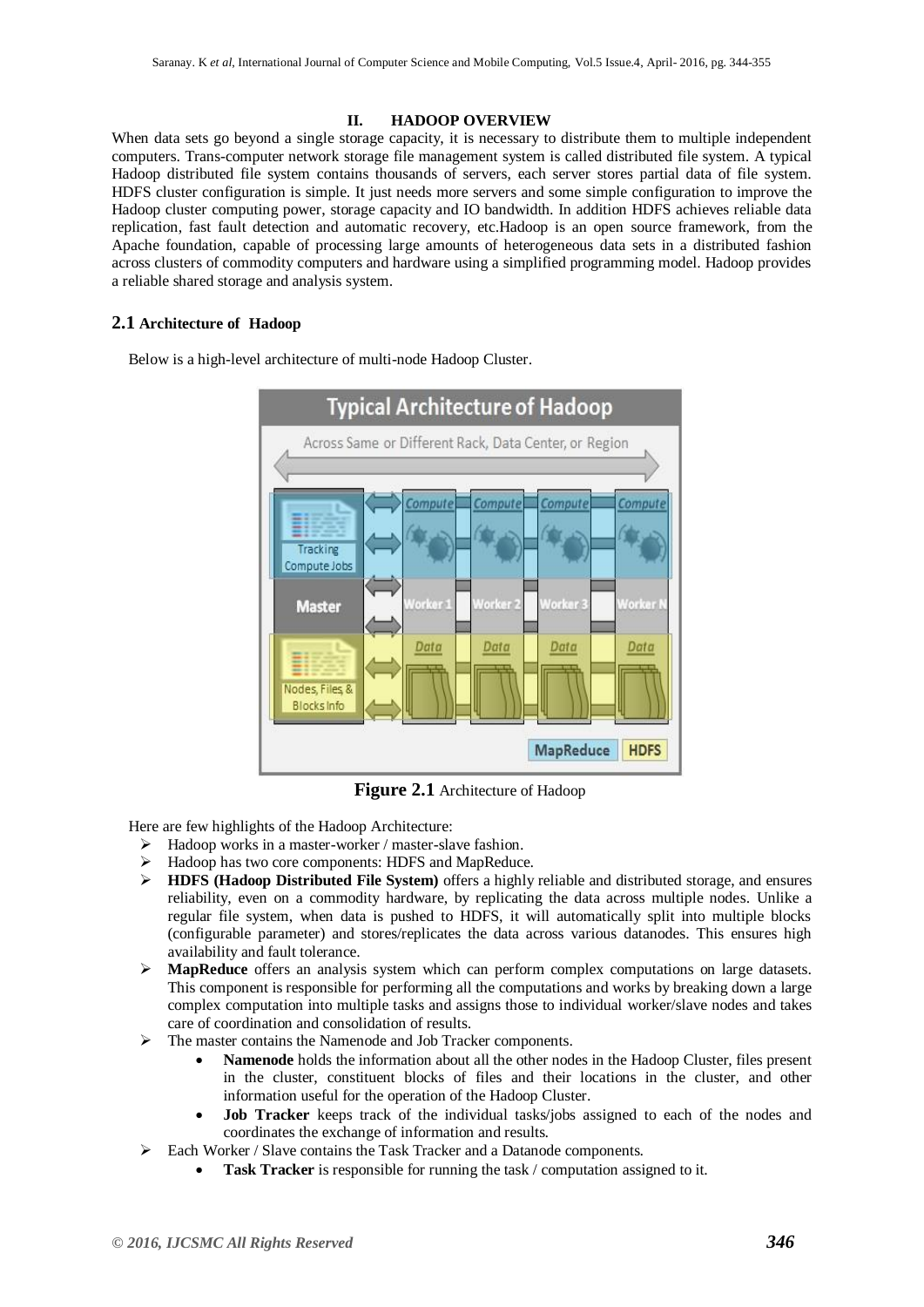- **Datanode** is responsible for holding the data.
- $\triangleright$  The computers present in the cluster can be present in any location and there is no dependency on the location of the physical server.

## **2.2 MAPREDUCE OVERVIEW**

In distributed data storage, when improved processing the data, we need to consider much, such as synchronization, concurrency, load balancing and other details of the underlying system. It makes the simple calculation become very complex. MapReduce programming model was proposed in 2004 by the Google, which is used in processing and generating large data sets implementation. This framework solves many problems, such as data distribution, job scheduling, fault tolerance, machine to machine communication, etc.

They form the core of task.



**Figure 2.2** MAP/Reduce Jobs

#### *A. Mapper*

Map function requires the user to handle the input of a pair of key value and produces a group of intermediate key and value pairs. < key, value > consists of two parts, value stands for the data related to the task, key stands for the "group number " of the value . MapReduce combine the intermediate values with same key and then send them to reduce function. Map algorithm process is described as follows:

**Step1.** Hadoop and MapReduce framework produce a map task for each InputSplit, and each InputSplit is generaed by the InputFormat of job. Each <Key,Value> corresponds to a map task.

**Step2.** Execute Map task, process the input <key,value> to form a new <key,value>. This process is called "divide into groups". That is, make the correlated values correspond to the same key words. Output key value pairs that do not required the same type of the input key value pairs. A given input value pair can be mapped into 0 or more output pairs.

**Step3.** Mapper's output is sorted to be allocated to each Reducer. The total number of blocks and the number of job reduce tasks is the same. Users can implement Partitioner interface to control which key is assigned to which Reducer.

#### *B. Reducer*

Reduce function is also provided by the user, which handles the intermediate key pairs and the value set relevant to the intermediate key value. Reduce function mergers these values, to get a small set of values. the process is called "merge ". But this is not simple accumulation. There are complex operations in the process. Reducer makes a group of intermediate values set that associated with the same key smaller.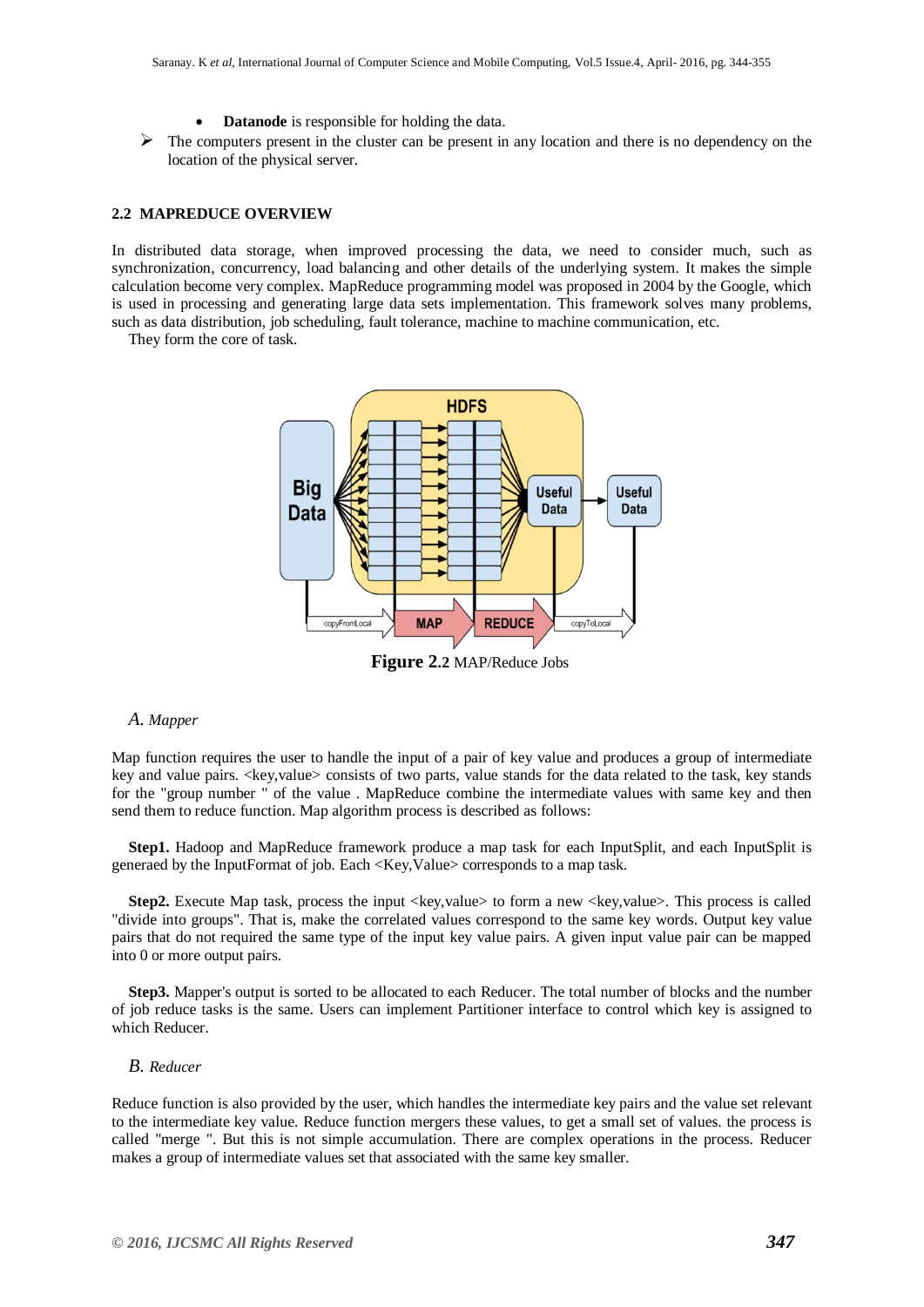In MapReduce framework, the programmer does not need to care about the details of data communication, so  $\langle$ key,value $\rangle$  is the communication interface for the programmer in MapReduce model.  $\langle$ key,value $\rangle$  can be seen as a "letter", key is the letter's posting address, value is the letter's content. With the same address letters will be delivered to the same place. Programmers only need to set up correctly <key,value>, MapReduce framework can automatically and accurately cluster the values with the same key together. Reducer algorithm process is described as follows:

**Step1.** Shuffle. Input of Reducer is the output of sorted Mapper. In this stage, MapReduce will assign related block for each Reducer.

**Step2.** Sort. In this stage, the input of reducer is grouped according to the key (because the output of different mapper may have the same key). The two stages of Shuffle and Sort are synchronized;

**Step3.** Secondary Sort. If the key grouping rule in the intermediate process is different from its rule before reduce. We can define a Comparator. The comparator is used to group intermediate keys for the second time.

Map tasks and Reduce task is a whole, cannot be separated. They should be used together in the program. We call a MapReduce the process as an MR process. In an MR process, Map tasks run in improved, Reduce tasks run in improved, Map and Reduce tasks run serially. An MR process and the next MR process run in serial, synchronization between these operations is guaranteed by the MR system, without programmer's involvement.

#### **2.3 HDFS FILE SYSTEM**

HDFS is an interesting technology in that it provides data distribution, replication, and automatic recovery in a user-space filesystem that is relatively easy to configure and, conceptually, easy to understand. However, its true utility comes to light when map/reduce jobs are executed on data stored in HDFS.

As the name implies, map/reduce jobs are principally comprised of two steps: the map step and the reduce step. The overall workflow generally looks something like this:

 The idea underpinning map/reduce--bringing compute to the data instead of the opposite--should sound like a very simple solution to the I/O bottleneck inherent in traditional parallelism. However, the devil is in the details, and implementing a framework where a single large file is transparently diced up and distributed across multiple physical computing elements (all while appearing to remain a single file to the user) is not trivial.

HDFS exists as a filesystem into which you can copy files to and from in a manner not unlike any other filesystem. Many of the typical commands for manipulating files (ls, mkdir, rm, mv, cp, cat, tail, and chmod, to name a few) behave as you might expect in any other standard filesystem (e.g., Linux's ext4).

 The magical part of HDFS is what is going on just underneath the surface. Although it appears to be a filesystem that contains files like any other, in reality those files are distributed across multiple physical compute nodes:



**Figure 1.3** Overview HDFS

When you copy a file into HDFS as depicted above, that file is transparently sliced into 64 MB "chunks" and replicated three times for reliability. Each of these chunks are distributed to various compute nodes in the Hadoop cluster so that a given 64 MB chunk exists on three independent nodes. Although physically chunked up and distributed in triplicate, all of your interactions with the file on HDFS still make it appear as the same single file you copied into HDFS initially. Thus, HDFS handles all of the burden of slicing, distributing, and recombining your data for you.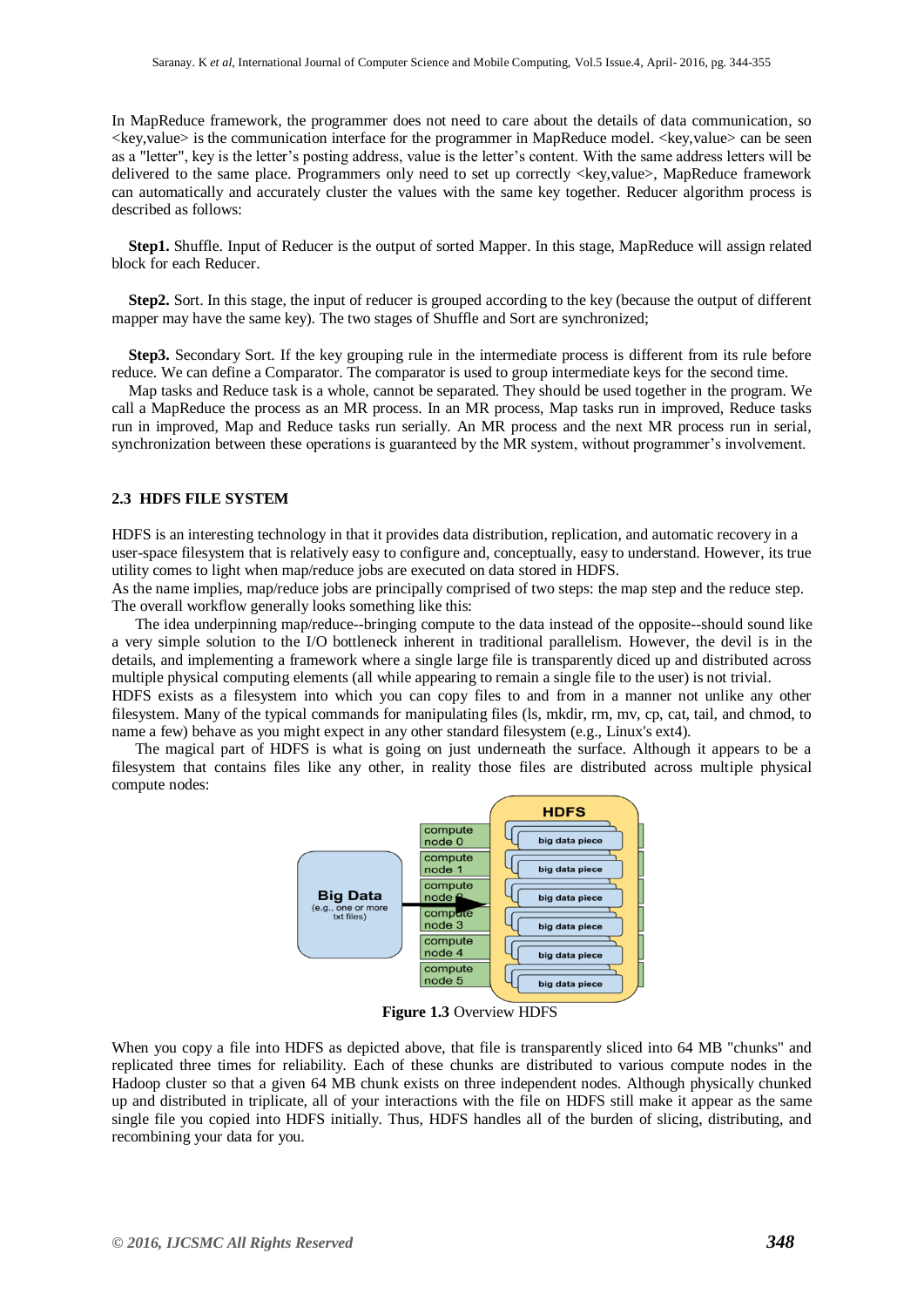#### **III. MOTIVATIONS**

#### **3. 1 HADOOP JOB SCHEDULE**

Hadoop is a general-purpose system that enables high-performance processing of data over a set of distributed nodes. But within this definition is the fact that Hadoop is a multi-tasking system that can process multiple data sets for multiple jobs for multiple users at the same time. This capability of multi-processing means that Hadoop has the opportunity to more optimally map jobs to resources in a way that optimizes their use.

#### *A. FIFO scheduler*

The original scheduling algorithm that was integrated within the JobTracker was called FIFO. In FIFO scheduling, a JobTracker pulled jobs from a work queue, oldest job first. This schedule had no concept of the priority or size of the job, but the approach was simple to implement and efficient.

#### *B. Fair scheduler*

The core idea behind the fair share scheduler was to assign resources to jobs such that on average over time, each job gets an equal share of the available resources. The result is that jobs that require less time are able to access the CPU and finish intermixed with the execution of jobs that require more time to execute. This behavior allows for some interactivity among Hadoop jobs and permits greater responsiveness of the Hadoop cluster to the variety of job types submitted. The fair scheduler was developed by Facebook.

You configure fair share in the mapred-site.xml file. This file defines the properties that collectively govern the behavior of the fair share scheduler. An XML file—referred to with the property mapred.fairscheduler.allocation.file defines the allocation of shares to each pool. To optimize for job size, you can set the mapread.fairscheduler.sizebasedweight to assign shares to jobs as a function of their size. A similar property allows smaller jobs to finish faster by adjusting the weight of the job after 5 minutes (mapred.fairscheduler.weightadjuster). Numerous other properties exist that you can use to tune loads over the nodes (such as the number of maps and reduces that a given TaskTracker can manage) and define whether preemption should be performed.

#### *C. Capacity scheduler*

The capacity scheduler shares some of the principles of the fair scheduler but has distinct differences, too. First, capacity scheduling was defined for large clusters, which may have multiple, independent consumers and target applications. For this reason, capacity scheduling provides greater control as well as the ability to provide a minimum capacity guarantee and share excess capacity among users. The capacity scheduler was developed by Yahoo!.

You configure the capacity scheduler within multiple Hadoop configuration files. The queues are defined within hadoop-site.xml, and the queue configurations are set in capacity-scheduler.xml. You can configure ACLs within mapred-queue-acls.xml. Individual queue properties include capacity percentage (where the capacity of all queues in the cluster is less than or equal to 100), the maximum capacity (limit for a queue's use of excess capacity), and whether the queue supports priorities. Most importantly, these queue properties can be manipulated at run time, allowing them to change and avoid disruptions in cluster use.

#### **IV. RELATED WORK**

# **4.1 MULTIPLE USERS**

Typically, multiple users compete for the available slots in a MapReduce cluster when these users concurrently submit jobs to the cluster. As a result, the average job response times1, an important performance concern in MapReduce systems, might be seriously degraded. Recent studies found that MapReduce workloads often exhibit the heavy-tailed (or long-tailed) characteristics, where a MapReduce workflow consists of few but extremely large jobs and many small jobs. In such a MapReduce system, an efficient scheduling policy is a critical factor for improving system performance in terms of average job response times. However, we found that the existing policies supported by Hadoop do not perform well under heavy-tailed and diverse workloads. By default, Hadoop uses a FIFO (First-In-First-Out) scheduler which is originally designed to optimize the completion length (i.e., makespan) of a batch of jobs. However, it is not efficient in clusters which serve diverse workloads since small jobs will experience extremely long waiting time when submitted after a large job. Fair scheduler was proposed to improve the average job response times in shared Hadoop clusters by assigning to all jobs, on average, an equal share of resources over time. Specifically, we first develop a lightweight information collector that tracks statistic information of recently finished jobs from each user. A self-tuning scheduling policy is then designed to scheduler Hadoop jobs at two levels: the resource shares across multiple users are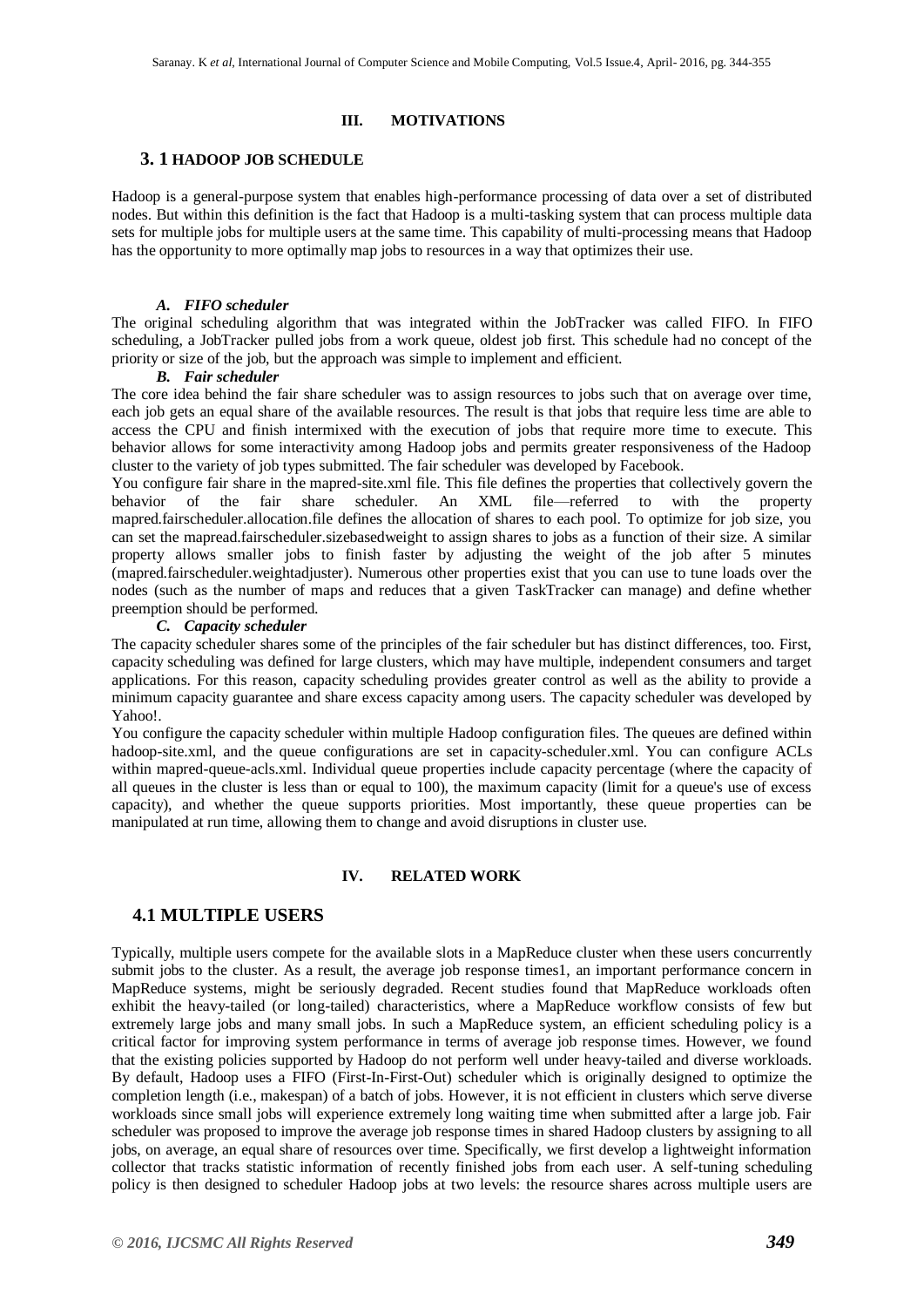tuned based on the estimated job size of each user; and the job scheduling for each individual user is further adjusted to accommodate to that user's job size distribution.

# **4.2 DEADLINE AWARE SCHEDULING ALGORITHM**

Virtualization promised to dramatically increase server utilization levels, yet many data centers are still only lightly loaded. In some ways, big data applications are an ideal fit for using this residual capacity to perform meaningful work, but the high level of interference between interactive and batch processing workloads currently prevents this from being a practical solution in virtualized environments. Further, the variable nature of spare capacity may make it difficult to meet big data application deadlines.

The proposed system implement system using hadoop, and our evaluation shows that our schedulers allow a mixed cluster to reduce response times by more than tenfold compared to the existing job size scheduler, while meeting more hadoop deadlines and lowering total task execution times by 6.5%.

#### *Deadline Aware Scheduling algorithm (DAS)*

- $\triangleright$  Virtualization layer designed to minimize interference on high priority interactive services, and one in the Hadoop framework that helps batch processing jobs meet their own performance deadlines.
- $\triangleright$  Deadline-aware scheduling to effectively order incoming jobs.
- Minimize the cost of workflow execution while meeting a userdefined deadline.

# **4.3 MULTI NODE INSTALLATION**

The explaining the Hadoop cluster environment using three systems (one master and two slaves); given below are their IP addresses.

- Hadoop Master: 192.168.1.1 (hadoop-master)
- Hadoop Slave: 192.168.1.2 (hadoop-slave)

Follow the steps given below to have Hadoop Multi-Node cluster setup. Once the single-node Hadoop clusters are up and running, we need to make configuration changes to make one Ubuntu box as a "*master*" (this box will also act as the slave) and the other Ubuntu box as the "*slave*".



# **Figure 4.3** Multinode

Hadoop MapReduce is a software framework for easily writing applications which process big amounts of data in-parallel on large clusters (thousands of nodes) of commodity hardware in a reliable, fault-tolerant manner. The term MapReduce actually refers to the following two different tasks that Hadoop programs perform:

- $\triangleright$  The Map Task: This is the first task, which takes input data and converts it into a set of data, where individual elements are broken down into tuples (key/value pairs).
- $\triangleright$  The Reduce Task: This task takes the output from a map task as input and combines those data tuples into a smaller set of tuples. The reduce task is always performed after the map task.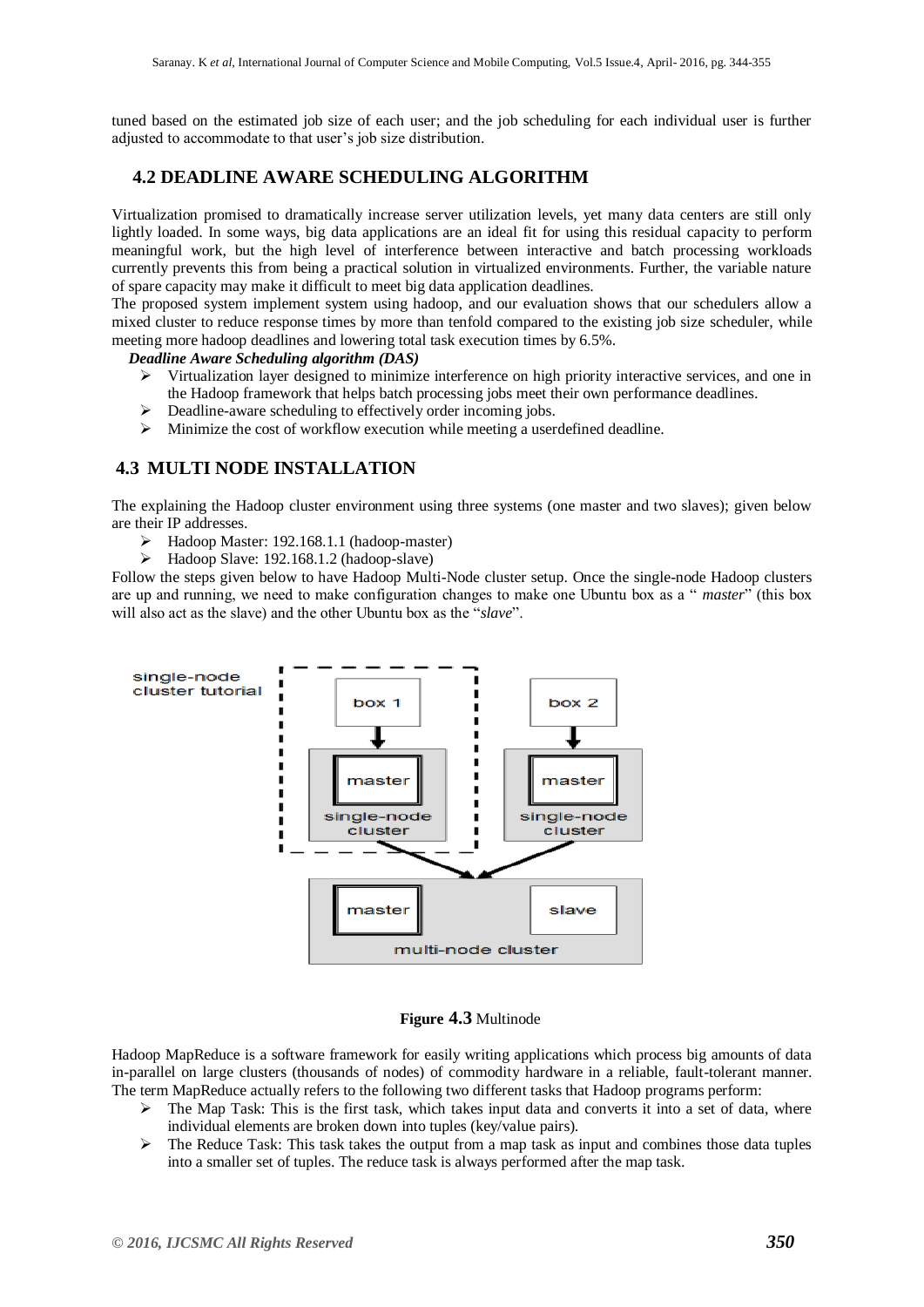Typically both the input and the output are stored in a file-system. The framework takes care of scheduling tasks, monitoring them and re-executes the failed tasks. The MapReduce framework consists of a single master JobTracker and one slave TaskTracker per cluster-node. The master is responsible for resource management, tracking resource consumption/availability and scheduling the jobs component tasks on the slaves, monitoring them and re-executing the failed tasks.

## **4.4 SLOT ALLOCATION BASED ON DEADLINE**

- $\triangleright$  Add the code that recieve the deadline that the user defines
- $\triangleright$  The jobQueue is sorted by the deadline
- > Add some statistical information eg, map task exec time, reduce task exec time and so on
- $\triangleright$  After finishing the job, whether the job meets the deadline
- $\triangleright$  A program running on each tasktracker node connetcts to the hadoop scheduler and sends resource statistics Using xentop periodically to get the available resources of tasktracker
- $\triangleright$  JobTracker has a server socket that receives these stats and stores them into a resource object For each tasktracker, server side will create a receiveThread to receive the stats
- $\triangleright$  For each job, predict task exection time based on the reources available
- $\triangleright$  Use can Meet Deadline to decide whether a job can meet the deadline based on the current slots
- $\triangleright$  When have free slots, firstly select missed deadline job from the jobQueue. If all jobs can meet the deadline, select the job that has the most progress on this free slot .

# **4.5 JOB EXECUTION**

Word Count example reads text files and counts how often words occur. The input is text files and the output is text files, each line of which contains a word and the count of how often it occured, separated by a tab. Each mapper takes a line as input and breaks it into words. It then emits a key/value pair of the word and 1. Each reducer sums the counts for each word and emits a single key/value with the word and sum. As an optimization, the reducer is also used as a combiner on the map outputs. This reduces the amount of data sent across the network by combining each word into a single record.

(1) a job execution cost model that considers various parameters like map and reduce runtimes, input data sizes, data distribution, etc.,

(2) a Constraint-Based Hadoop Scheduler that takes user

deadlines as part of its input.

Estimation model determines the available slot based a set of assumptions:

Schedulability of a job is determined based on the proposed job execution cost model independent of the number of jobs running in the cluster. Jobs are only scheduled if specified deadlines can be met. After a job is submitted, schedulability test is performed to determine whether the job can be finished within the specified deadline or not. Free slots availability is computed at the given time or in the future irrespective of all the jobs running in the system. The job is enlisted for scheduling after it is determined that the job can be completed within the given deadline.

# **V. PERFORMANCE ANALYSIS**

The proposed approach uses performance models to Multi node hadoop tasks to the servers that will benefit them the most, and deadline-aware scheduling to effectively order incoming jobs. It uses admission control to meet deadlines even when resources are overloaded. The combination of these schedulers allows data center administrators to safely mix resource intensive hadoop jobs with latency sensitive applications, and still achieve predictable performance for both. The proposed system implement system using hadoop, and our evaluation shows that our schedulers allow a mixed cluster to reduce response times by more than tenfold compared to the existing job size scheduler, while meeting more hadoop deadlines and lowering total task execution times by 6.5%.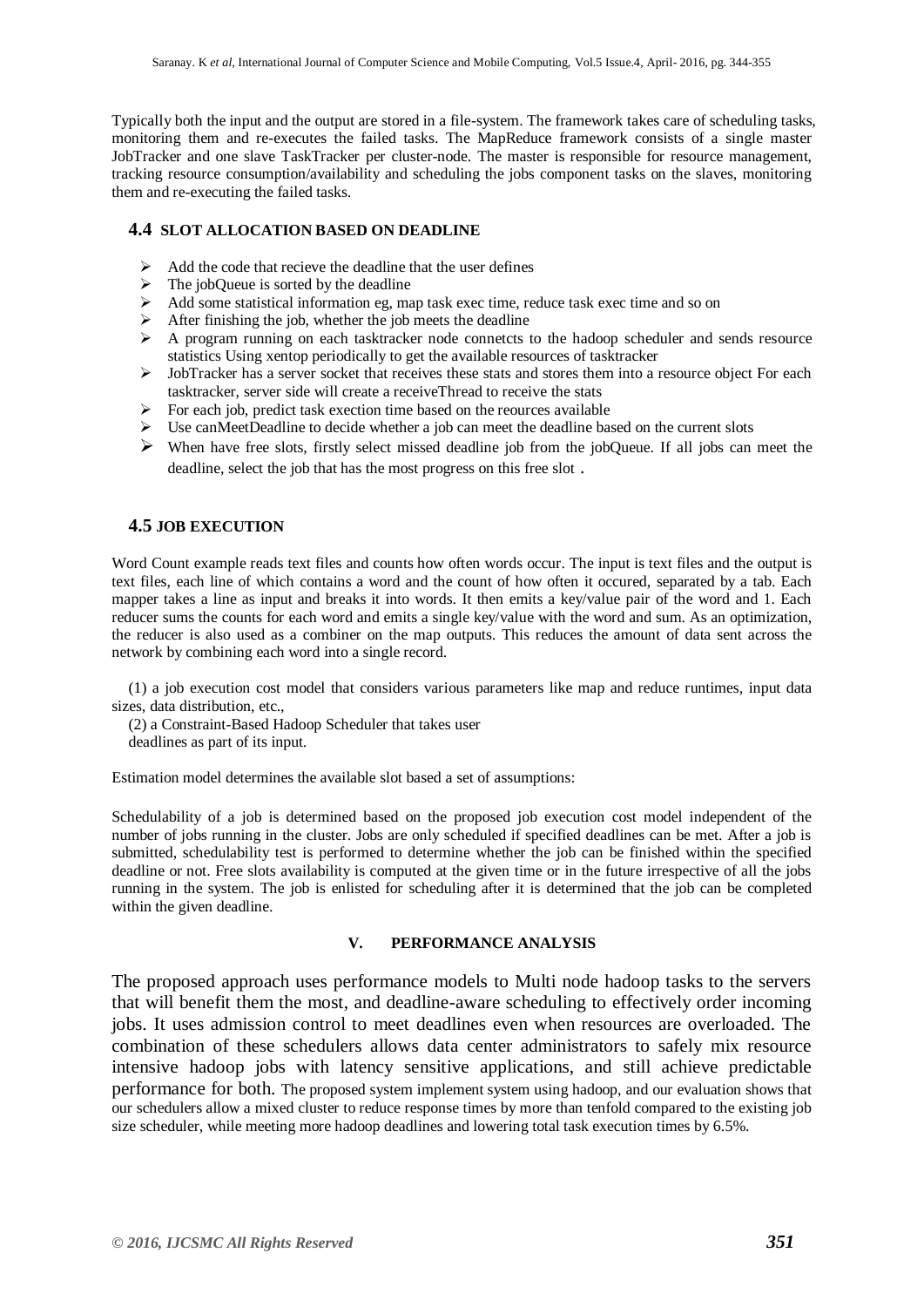| <b>Hadoop Technology</b> | <b>Slot Size(MB)</b> |    |    |    |
|--------------------------|----------------------|----|----|----|
|                          |                      |    |    |    |
| LsPS                     | 20                   | 40 | ΟŹ | 68 |
| Multi node Deadline      | 18                   | 34 | 49 | 54 |
| Aware                    |                      |    |    |    |





**Figure 5.1** Comparison of slot allocation

| <b>Hadoop Technology</b> | <b>No of Reduce Task</b> |       |       |       |  |
|--------------------------|--------------------------|-------|-------|-------|--|
|                          |                          |       |       |       |  |
| LsPS                     | 54.31                    | 48.56 | 45.38 | 38.98 |  |
| Multi node Deadline      | 27.57                    | 17.39 | 12.22 | 8.42  |  |
| Aware                    |                          |       |       |       |  |

**Table 5.2** MapReduce execution times of the LsPS basic approach and Deadline ware for different types of jobs, including WordCount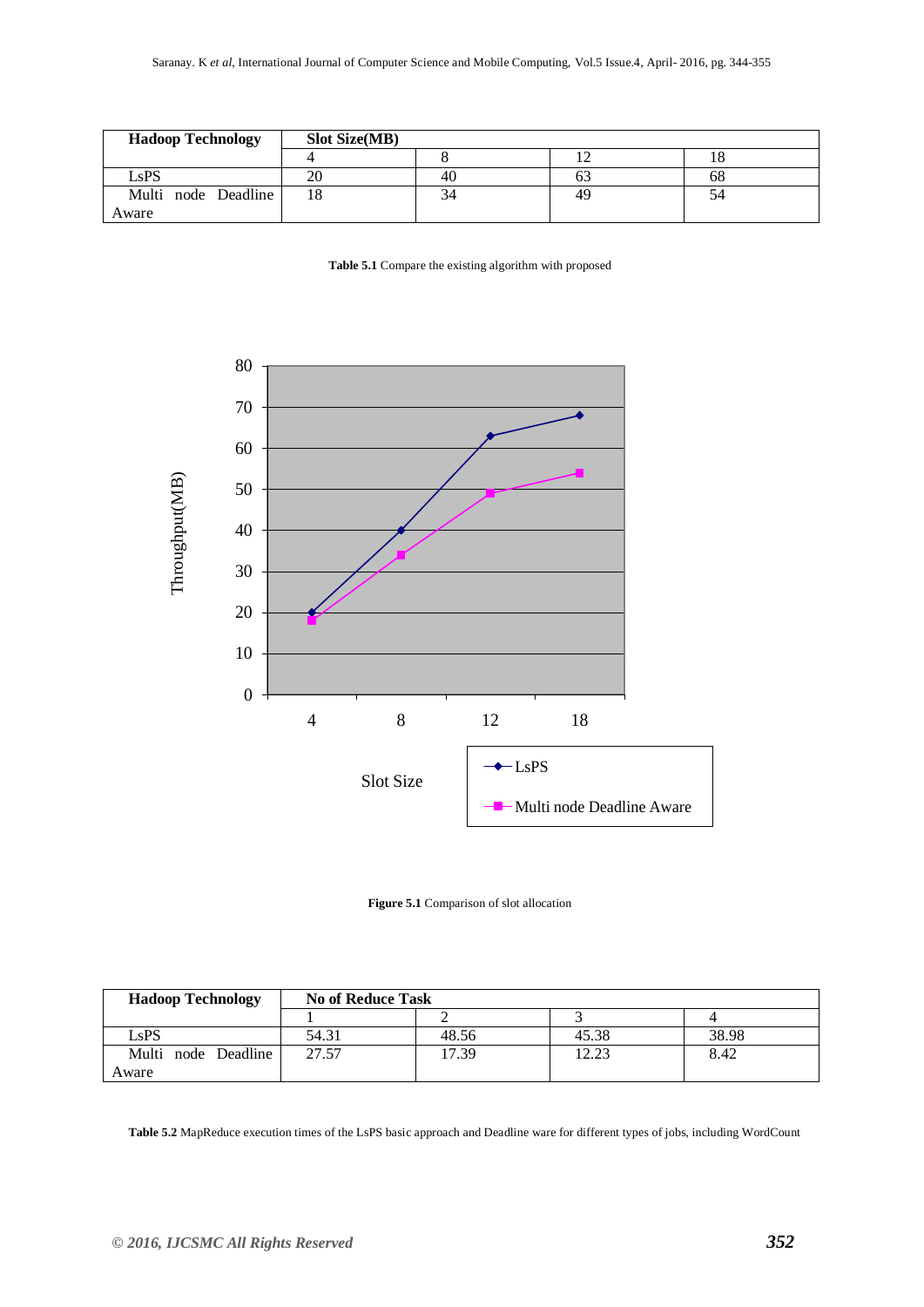Large-scale MapReduce clusters that routinely process petabytes of unstructured and semistructured data represent a new entity in the changing landscape of clouds. A key challenge is to increase the utilization of these MapReduce clusters. In this work, we consider a subset of the production workload that consists of MapReduce jobs with no dependencies. We observe that the order in which these jobs are executed can have a significant impact on their overall completion time and the cluster resource utilization. Our goal is to automate the design of a job schedule that minimizes the completion time (makespan) of such a set of MapReduce jobs. We offer a novel abstraction framework and a heuristic, called BalancedPools, that efficiently utilizes performance properties of MapReduce jobs in a given workload for constructing an optimized job schedule. Simulations performed over a realistic workload demonstrate that 15%-38% makespan improvements are achievable by simply processing the jobs in the right order.



**Figure 5.2** Comparison Reduce Task

| <b>Hadoop Technology</b> | <b>No of User</b> |        |        |        |
|--------------------------|-------------------|--------|--------|--------|
|                          |                   |        |        |        |
| <b>FIFO</b>              | 251.36            | 280.06 | 235.33 | 330.20 |
| Fair                     | 121.18            | 149.95 | 118.36 | 248.00 |
| LsPS                     | 67.50             | 74.79  | 75.18  | 209.00 |
| Deadline ware            | 43.76             | 64.98  | 68.21  | 96.43  |

**Table 5.3** Average response times WordCount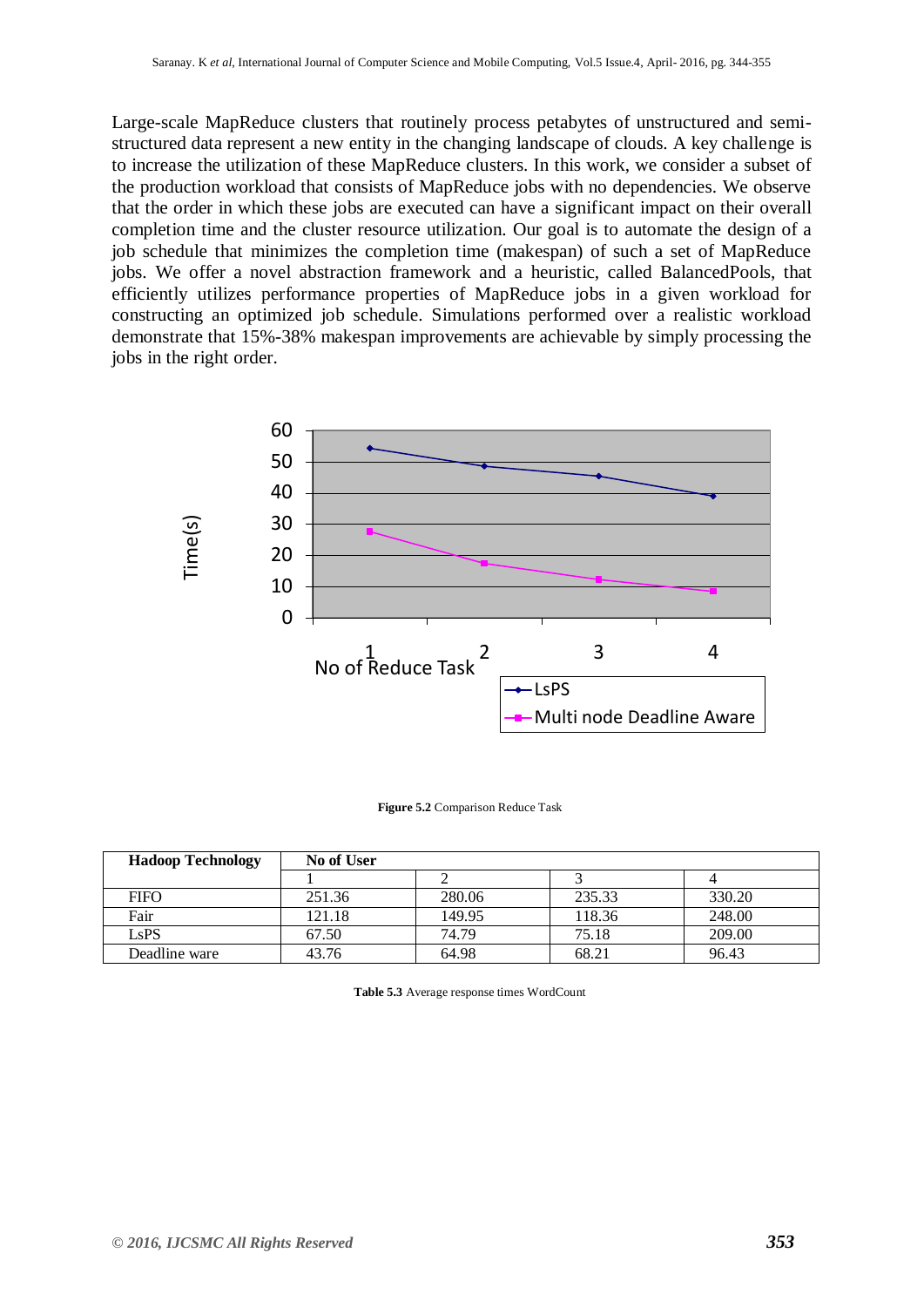

**Figure 5.3** Comparison Response time

#### **VI. CONCLUSION**

The efficient scheduling framework for deadline-aware Map-Reduce workflows. In data centers, complex backend data analysis often utilizes a workflow that contains tens or even hundreds of interdependent Map-Reduce jobs. Meeting deadlines of these workflows is usually of crucial importance to businesses (for example, workflows tightly linked to time-sensitive advertisement placement optimizations can directly affect revenue).. In order to simplify the process of submitting workflows, solutions like emerge, which take a workflow configuration file as input and automatically submit its Hadoop jobs at the right time. To address this problem and at the same time honor the efficiency of Hadoop master node, DAS allows client nodes to locally generate scheduling plans which are later used as resource allocation hints by the master node. Under this framework design, we propose a novel scheduling algorithm that improves deadline satisfaction ratio by dynamically assigning priorities among workflows based on their progresses. We implement DAS by extending Hadoop-Our experiments over an 80-server cluster show that DAS manages to increase the deadline satisfaction ratio by 10% compared to state-of-the-art solutions, and scales up to tens of thousands of concurrently running workflows.

#### **Acknowledgement**

I am thankful to Mr.K.Naveendurai for his guidance, support and supervision. And also for providing the information and ready to help any time in completion of this Paper.

#### **REFERENCES**

- [1] C. Tian, H. Zhou, Y. He, and L. Zha, "A dynamic mapreduce scheduler for heterogeneous workloads," in GCC'09. Eighth International Conference on. IEEE, 2009, pp. 218–224.
- [2] M. Zaharia, D. Borthakur, J. S. Sarma et al., "Job scheduling for multi-user mapreduce clusters," University of California, Berkeley, Tech. Rep., Apr. 2009.
- [3] Y. Chen, A. S. Ganapathi, R. Griffith, and R. H. Katz, "A methodology for understanding mapreduce performance under diverse workloads,‖ University of California, Berkeley, Tech. Rep., 2010.
- [4] K. Avrachenkov, U. Ayesta, P. Brown et al., "Discriminatory processor sharing revisited," in INFOCOM, Mar. 2005, pp. 784– 795.
- [5] J. Polo, D. Carrera, Y. Becerra et al., "Performance-driven task coscheduling for mapreduce environments," in NOMS'10, 2010.
- [6] A. Verma, Ludmila Cherkasova, and R. H. Campbell, "Aria: Automatic resource inference and allocation for mapreduce environments," in  $ICAC'11$ ,  $2011$ , pp. 235–244.